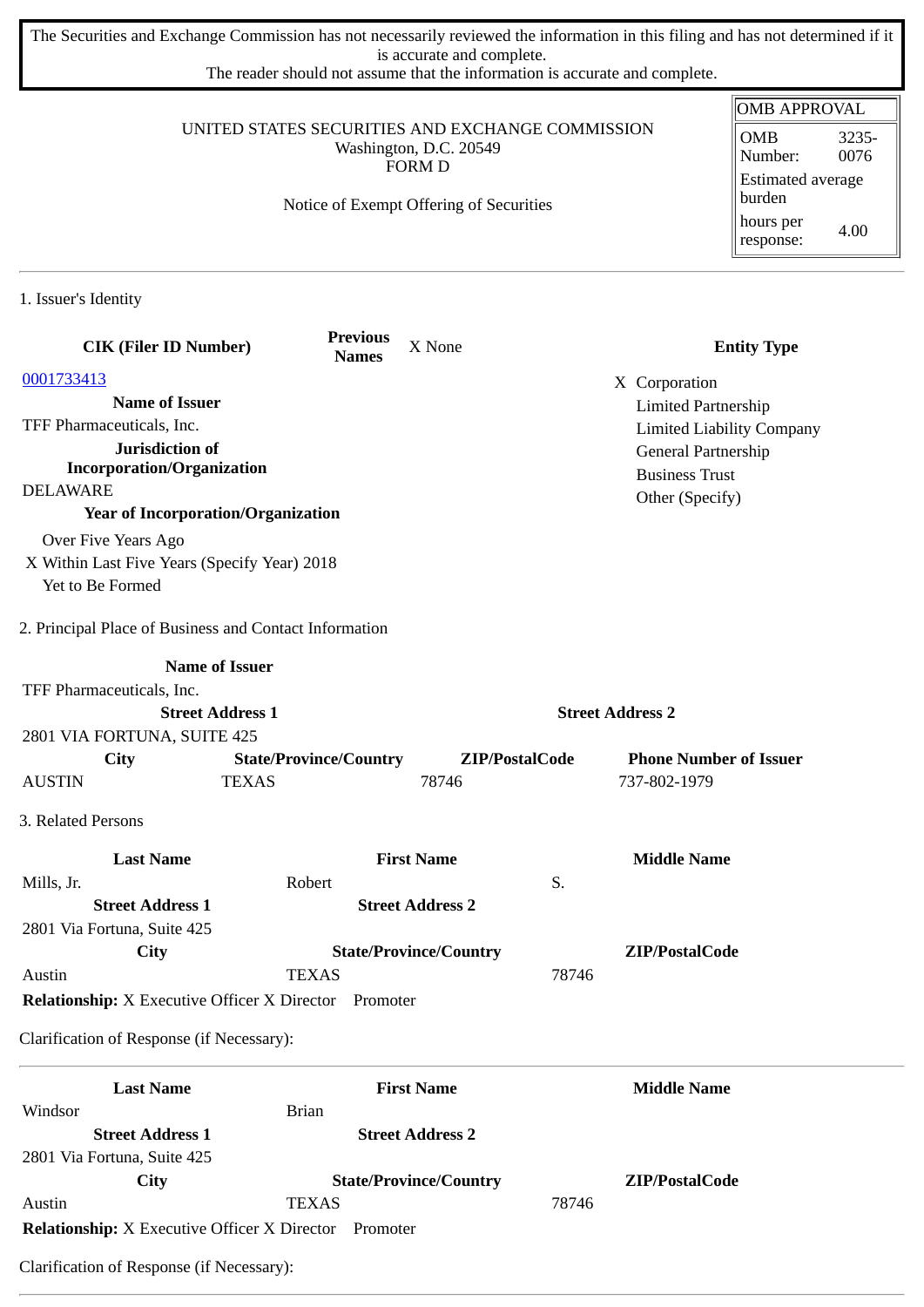| Kirk<br><b>Street Address 2</b> |                                                                                                |
|---------------------------------|------------------------------------------------------------------------------------------------|
|                                 |                                                                                                |
|                                 |                                                                                                |
|                                 |                                                                                                |
| <b>State/Province/Country</b>   | ZIP/PostalCode                                                                                 |
| <b>TEXAS</b>                    | 78746                                                                                          |
| Promoter                        |                                                                                                |
| <b>First Name</b>               | <b>Middle Name</b>                                                                             |
|                                 |                                                                                                |
| Aaron                           |                                                                                                |
| <b>Street Address 2</b>         |                                                                                                |
| <b>State/Province/Country</b>   | ZIP/PostalCode                                                                                 |
| <b>TEXAS</b>                    | 78746                                                                                          |
|                                 | <b>Relationship:</b> X Executive Officer Director<br>Clarification of Response (if Necessary): |

## 4. Industry Group

Electric Utilities

Oil & Gas

5. Issuer Size

Other Energy

 Energy Conservation Environmental Services

| Agriculture                                                                          |                                    | <b>Health Care</b>         | Retailing                 |
|--------------------------------------------------------------------------------------|------------------------------------|----------------------------|---------------------------|
| <b>Banking &amp; Financial Services</b>                                              |                                    | Biotechnology              | Restaurants               |
| <b>Commercial Banking</b>                                                            |                                    | Health Insurance           | Technology                |
| Insurance                                                                            |                                    | Hospitals & Physicians     | Computers                 |
| Investing<br><b>Investment Banking</b>                                               |                                    | X Pharmaceuticals          | Telecommunications        |
| Pooled Investment Fund                                                               |                                    | Other Health Care          | Other Technology          |
| Is the issuer registered as<br>an investment company under<br>the Investment Company |                                    | Manufacturing              | Travel                    |
|                                                                                      |                                    | Real Estate                | Airlines & Airports       |
| Act of 1940?                                                                         |                                    | Commercial                 | Lodging & Conventions     |
| <b>Yes</b>                                                                           | No.                                | Construction               | Tourism & Travel Services |
|                                                                                      | Other Banking & Financial Services | <b>REITS &amp; Finance</b> | Other Travel              |
| <b>Business Services</b>                                                             |                                    | Residential                | Other                     |
| Energy                                                                               |                                    | <b>Other Real Estate</b>   |                           |
| Coal Mining                                                                          |                                    |                            |                           |

| <b>Revenue Range</b>             | <b>OR</b> | <b>Aggregate Net Asset Value Range</b> |
|----------------------------------|-----------|----------------------------------------|
| No Revenues                      |           | No Aggregate Net Asset Value           |
| $$1 - $1,000,000$                |           | $$1 - $5,000,000$                      |
| $$1,000,001 - $5,000,000$        |           | $$5,000,001 - $25,000,000$             |
| $$5,000,001 -$<br>\$25,000,000   |           | $$25,000,001 - $50,000,000$            |
| $$25,000,001 -$<br>\$100,000,000 |           | \$50,000,001 - \$100,000,000           |
| Over \$100,000,000               |           | Over \$100,000,000                     |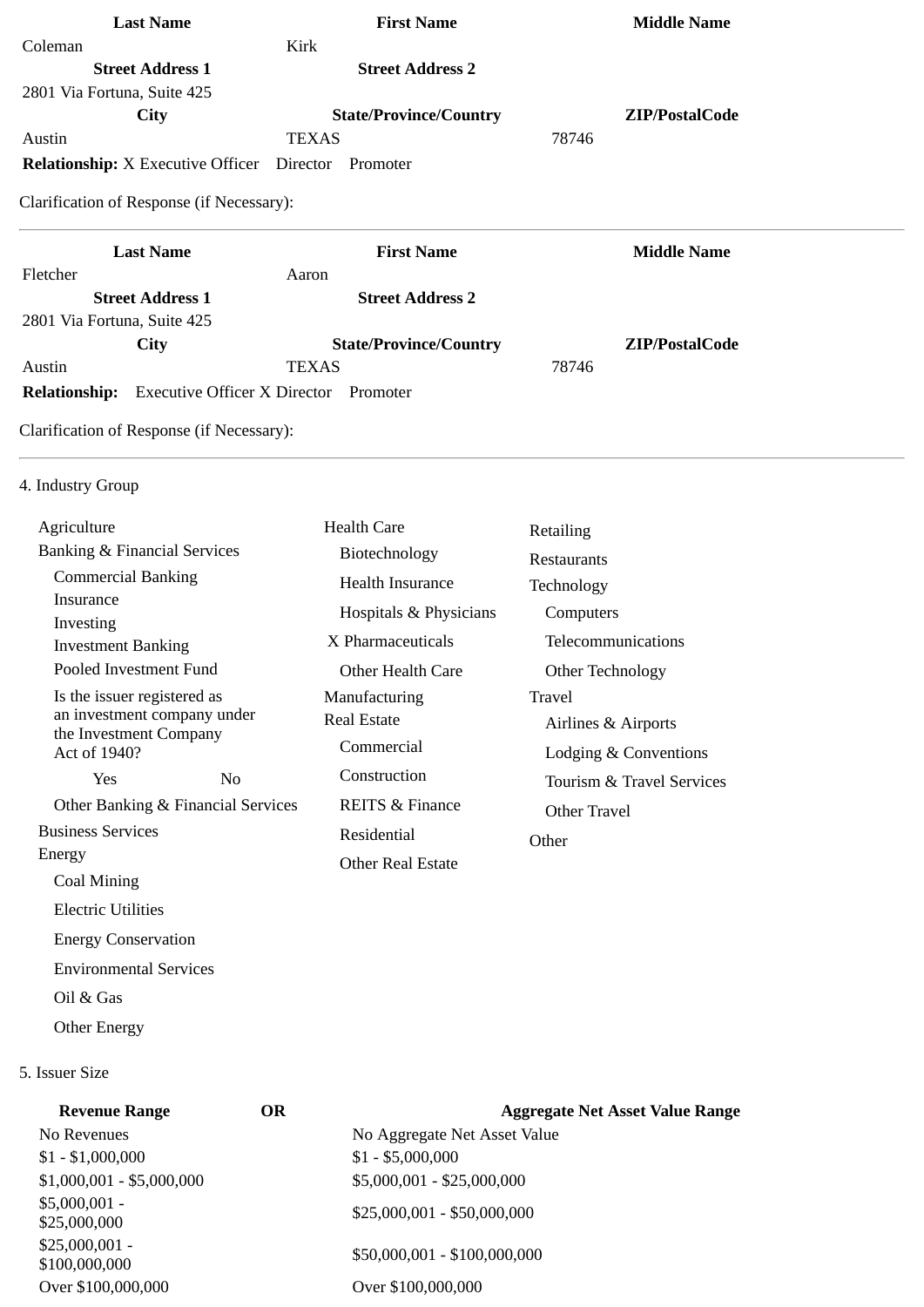| X Decline to Disclose | Decline to Disclose |  |
|-----------------------|---------------------|--|
| Not Applicable        | Not Applicable      |  |

# 6. Federal Exemption(s) and Exclusion(s) Claimed (select all that apply)

ARKANSAS **CALIFORNIA** 

|                                                                                                                                                                                  |                   | <b>Investment Company Act Section 3(c)</b>                                                                                |                 |
|----------------------------------------------------------------------------------------------------------------------------------------------------------------------------------|-------------------|---------------------------------------------------------------------------------------------------------------------------|-----------------|
| Rule $504(b)(1)$ (not (i), (ii) or (iii))                                                                                                                                        | Section $3(c)(1)$ | Section $3(c)(9)$                                                                                                         |                 |
| Rule 504 (b)(1)(i)                                                                                                                                                               | Section $3(c)(2)$ | Section $3(c)(10)$                                                                                                        |                 |
| Rule 504 (b)(1)(ii)                                                                                                                                                              | Section $3(c)(3)$ | Section $3(c)(11)$                                                                                                        |                 |
| Rule 504 (b)(1)(iii)<br>$X$ Rule 506(b)                                                                                                                                          | Section $3(c)(4)$ | Section $3(c)(12)$                                                                                                        |                 |
| Rule $506(c)$                                                                                                                                                                    | Section $3(c)(5)$ | Section $3(c)(13)$                                                                                                        |                 |
| Securities Act Section 4(a)(5)                                                                                                                                                   | Section $3(c)(6)$ | Section $3(c)(14)$                                                                                                        |                 |
|                                                                                                                                                                                  | Section $3(c)(7)$ |                                                                                                                           |                 |
| 7. Type of Filing                                                                                                                                                                |                   |                                                                                                                           |                 |
| X New Notice Date of First Sale 2018-03-13 First Sale Yet to Occur<br>Amendment                                                                                                  |                   |                                                                                                                           |                 |
| 8. Duration of Offering                                                                                                                                                          |                   |                                                                                                                           |                 |
| Does the Issuer intend this offering to last more than one year?                                                                                                                 |                   | Yes X No                                                                                                                  |                 |
| 9. Type(s) of Securities Offered (select all that apply)                                                                                                                         |                   |                                                                                                                           |                 |
| X Equity<br>Debt<br>Option, Warrant or Other Right to Acquire Another Security<br>Security to be Acquired Upon Exercise of Option, Warrant or<br>Other Right to Acquire Security |                   | Pooled Investment Fund Interests<br>Tenant-in-Common Securities<br><b>Mineral Property Securities</b><br>Other (describe) |                 |
| 10. Business Combination Transaction                                                                                                                                             |                   |                                                                                                                           |                 |
|                                                                                                                                                                                  |                   |                                                                                                                           |                 |
| Is this offering being made in connection with a business combination transaction, such as<br>a merger, acquisition or exchange offer?                                           |                   | Yes X No                                                                                                                  |                 |
| Clarification of Response (if Necessary):                                                                                                                                        |                   |                                                                                                                           |                 |
| 11. Minimum Investment                                                                                                                                                           |                   |                                                                                                                           |                 |
| Minimum investment accepted from any outside investor \$10,000 USD                                                                                                               |                   |                                                                                                                           |                 |
| 12. Sales Compensation                                                                                                                                                           |                   |                                                                                                                           |                 |
| Recipient                                                                                                                                                                        |                   | Recipient CRD Number None                                                                                                 |                 |
| <b>National Securities Corporation</b>                                                                                                                                           | 7569              |                                                                                                                           |                 |
| (Associated) Broker or Dealer X None                                                                                                                                             |                   | (Associated) Broker or Dealer CRD Number X None                                                                           |                 |
| None                                                                                                                                                                             | None              |                                                                                                                           |                 |
| <b>Street Address 1</b>                                                                                                                                                          |                   | <b>Street Address 2</b>                                                                                                   |                 |
| One Union Square                                                                                                                                                                 |                   | 600 University Street, Suite 2900                                                                                         |                 |
| City                                                                                                                                                                             |                   | State/Province/Country                                                                                                    | ZIP/Postal Code |
| Seattle                                                                                                                                                                          |                   | <b>WASHINGTON</b>                                                                                                         | 98101           |
| State(s) of Solicitation (select all that apply)<br>Check "All States" or check individual States                                                                                | <b>All States</b> | Foreign/non-US                                                                                                            |                 |
| <b>ARIZONA</b>                                                                                                                                                                   |                   |                                                                                                                           |                 |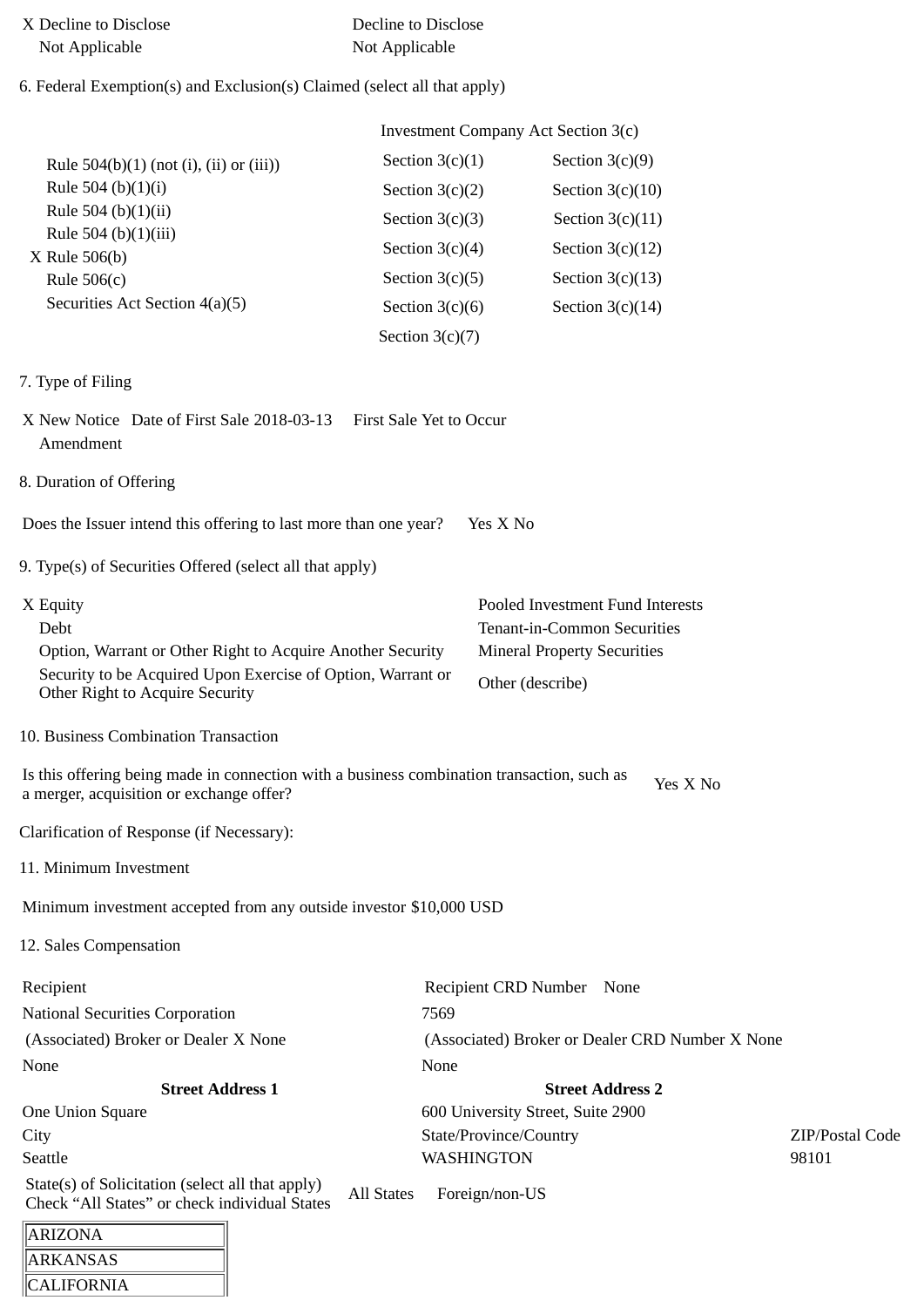| COLORADO              |
|-----------------------|
| CONNECTICUT           |
| DISTRICT OF COLUMBIA  |
| <b>FLORIDA</b>        |
| <b>GEORGIA</b>        |
| <b>ILLINOIS</b>       |
| <b>INDIANA</b>        |
| <b>MARYLAND</b>       |
| <b>MASSACHUSETTS</b>  |
| <b>MICHIGAN</b>       |
| <b>MINNESOTA</b>      |
| <b>NEVADA</b>         |
| <b>NEW JERSEY</b>     |
| <b>NEW YORK</b>       |
| <b>NORTH CAROLINA</b> |
| <b>OKLAHOMA</b>       |
| PENNSYLVANIA          |
| <b>TEXAS</b>          |
| <b>UTAH</b>           |
| VIRGINIA              |
| WASHINGTON            |
| WISCONSIN             |

### 13. Offering and Sales Amounts

| <b>Total Offering Amount</b> | \$14,155,000 USD or Indefinite |  |
|------------------------------|--------------------------------|--|
| <b>Total Amount Sold</b>     | \$14,155,000 USD               |  |
| Total Remaining to be Sold   | \$0 USD or Indefinite          |  |

Clarification of Response (if Necessary):

#### 14. Investors

Select if securities in the offering have been or may be sold to persons who do not qualify as accredited investors, and enter the number of such non-accredited investors who already have invested in the offering. Regardless of whether securities in the offering have been or may be sold to persons who do not qualify as accredited investors, enter the total number of investors who already have invested in the offering:



15. Sales Commissions & Finder's Fees Expenses

Provide separately the amounts of sales commissions and finders fees expenses, if any. If the amount of an expenditure is not known, provide an estimate and check the box next to the amount.

| <b>Sales Commissions</b> | \$1,415,500 USD  | Estimate |
|--------------------------|------------------|----------|
| Finders' Fees            | \$0 USD Estimate |          |

Clarification of Response (if Necessary):

Represents 10% of the gross proceeds. The placement agent also received a warrant to purchase 10% of the number of shares of Series A Preferred Stock issued in the offering.

16. Use of Proceeds

Provide the amount of the gross proceeds of the offering that has been or is proposed to be used for payments to any of the persons required to be named as executive officers, directors or promoters in response to Item 3 above. If the amount is unknown, provide an estimate and check the box next to the amount.